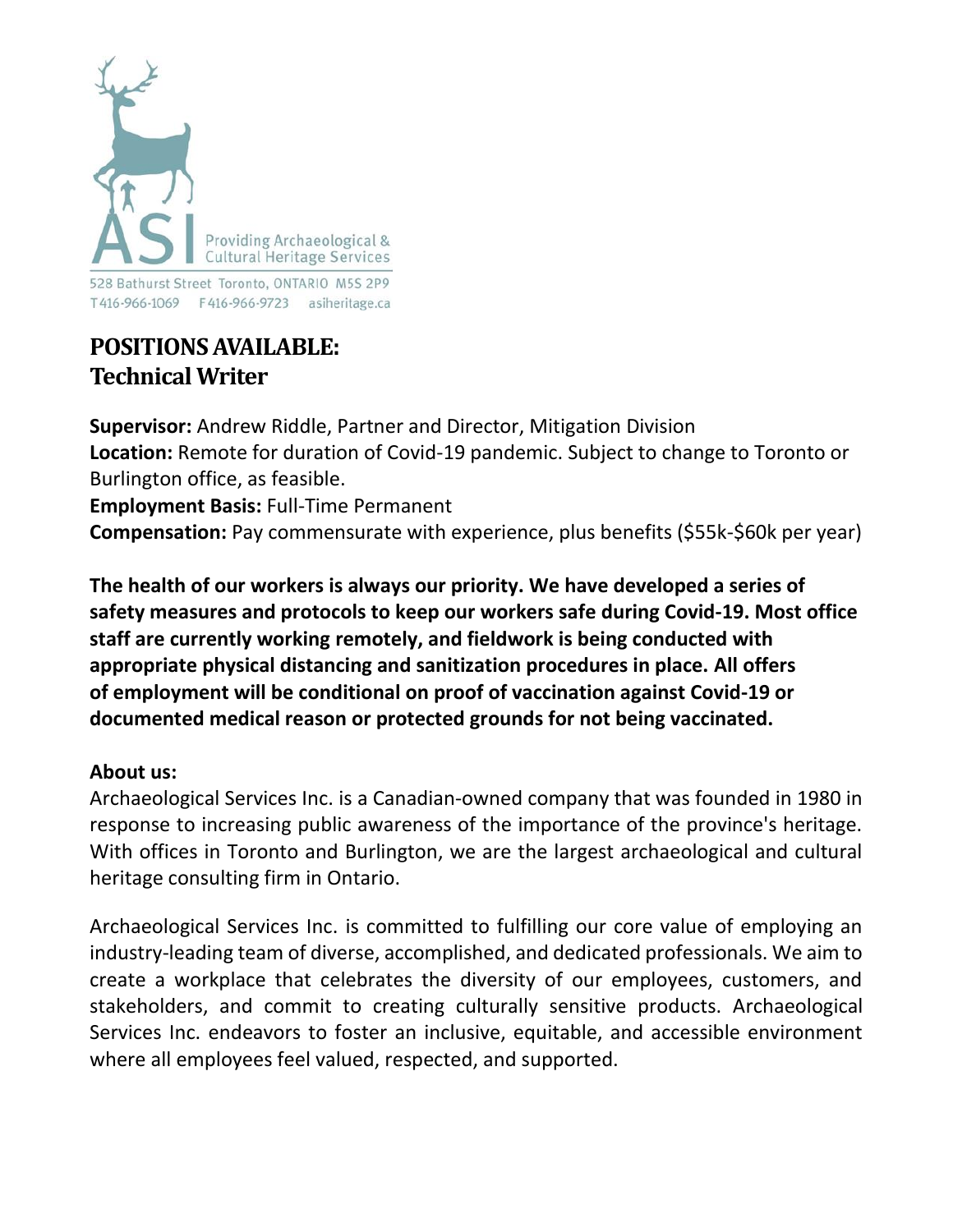We are an Equal Opportunity Employer in accordance with the Accessibility for Ontarians with Disabilities Act, 2005, the tenets of the Canadian Human Rights Act and the Ontario Human Rights Code.

Our Mitigation Division is looking for a suitably experienced and driven professional to join our team. Applicants can expect a challenging and supportive work environment with a focus on healthy work life balance. ASI is a family-friendly and inclusive employer; we can provide flexible work environments and schedules.

# **About the position:**

Archaeological Services Inc. is seeking to employ a technical writer with experience in Ontario archaeology and a working knowledge of the Ontario Heritage Act and how it applies to archaeological assessment in Ontario. The position involves research, writing, and data management necessary to complete Stage 3 and 4 archaeological licensing reports primarily for the Mitigation (MT) Division of ASI. This role is integral to the operation of the Division.

This is a full-time position that operates Monday to Friday, during regular business hours. Some limited travel may be required on a project-by-project basis.

### **Key Responsibilities and Deliverables**

- Complete Stage 3 and 4 archaeological licensing reports for Mitigation Division projects.
- Conduct research for projects, including past technical reports and provincial repositories.
- Interpret results of field operations based on mapping, field notes, artifact assemblages, photography, and field director feedback.
- Identify appropriate recommendations for archaeological sites.
- Communicate with the Project Team regarding deliverable timelines and challenges.
- Maintain professional and personal development as a staff archaeologist.

### **Required Qualifications:**